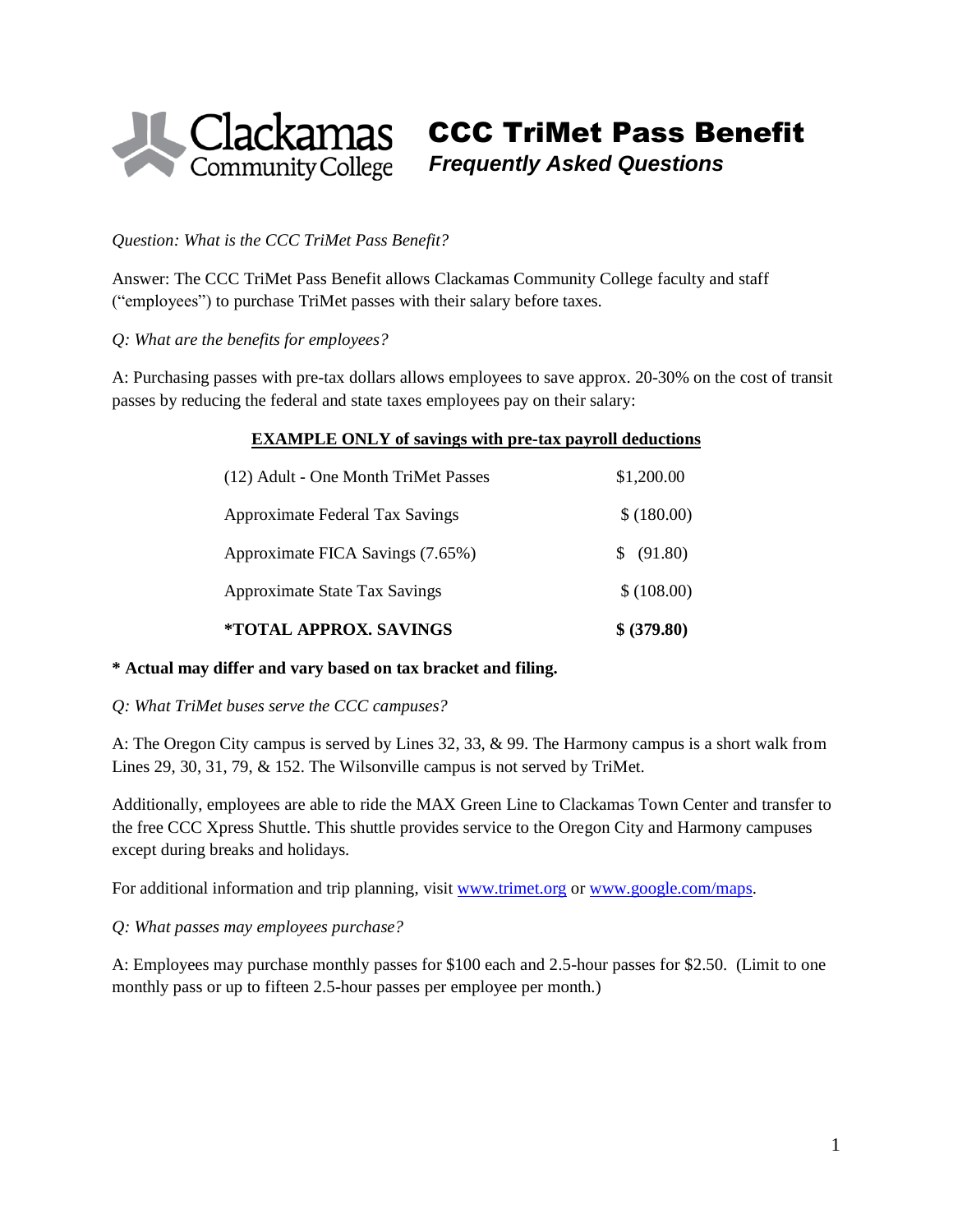## *Q: How do employees register?*

A: Submit a completed copy of the Transit Pass Salary Reduction Agreement ("Agreement") located on the Human Resources webpage under Additional Benefits [\(https://www.clackamas.edu/about-us/ccc](https://www.clackamas.edu/about-us/ccc-jobs/compensation-and-benefits)[jobs/compensation-and-benefits\)](https://www.clackamas.edu/about-us/ccc-jobs/compensation-and-benefits)

## *Q: When can employees register?*

A: Employees who submit their Agreements by the 10<sup>th</sup> of the month will be able to pick up an assigned HOP (Fast Pass) card by the 20<sup>th</sup> of the month. Monies will be electronically deposited on the employee's assigned HOP card effective the 1st day of the following month and/or the effective date selected on the agreement. NOTE: They will show on your HOP card as a month or 2.5 hours and will not reflect \$ amounts.

Example: An employee who submits an Agreement by 9/10/19, will be able to pick up their assigned HOP card between the dates of the Sept 20<sup>h</sup> through month end. Monies will be available for use on the effective date of their registration October 1st.

### *Q: When and where can employees pick up their initial HOP card?*

A: Employees should pick up their HOP card no later than the last business day of the month registered. Monies will be applied to the HOP card each month after, unless participation is cancelled.

The initial HOP card is available for pick up at the Human Resources office, Oregon City Campus, Barlow Hall, Room B204.

### *Q: What if employees want to change or cancel their participation?*

A: Employees who wish to change or cancel their participation must submit an updated Agreement to Human Resources. Changes or cancellations must be received by the  $10<sup>th</sup>$  to go into effect for the following month.

Example: An employee who submits an Agreement no later than March 10, will be able to change or cancel their participation for the month of April).

### *Q: What if employees want to suspend their participation during time out of the office?*

If employees wish to suspend their participation for a limited period of time, they should submit two Agreements: one indicating when their participation will stop and a second indicating which month they would like to resume participation.

Example: An employee who wishes to suspend participation for the month of April should submit an Agreement cancelling participation and an Agreement to resume participation for May by March 10.

*Q: What if an employee qualifies for Honored Citizen status?*

A: Honored Citizens are seniors age 65 or older, people on Medicare and people with mental or physical disabilities. Employees who qualify for Honored Citizen status can purchase monthly passes for \$28 each